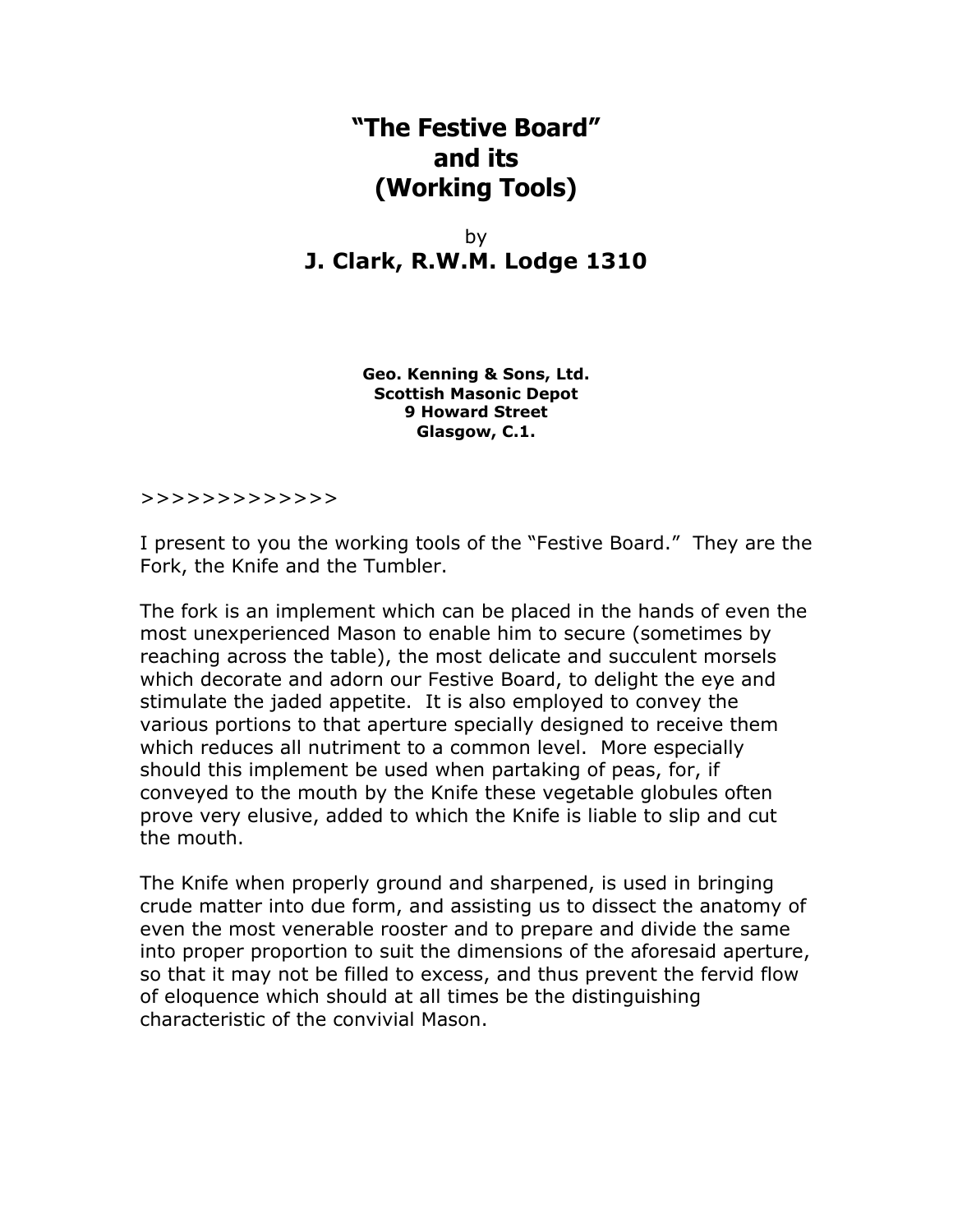The Tumbler enables us with accuracy and precision to ascertain and determine the quantity of liquor most conducive to the preservation of our genial joviality, and whilst all glasses have not that mark upon them commonly called "the pretty" the skilful craftsman can generally manage to measure his "tot" by the aid of the two or three finger rule.

We are not, however, here assembled as Free and Accepted but rather as Operative or Energetic Masons, and these tools are delivered to us as vehicles of moral instruction and thus we apply them.

In this sense the Fork points out to us that we should not at all times sit still and wait for those things which we most desire, but should reach out, secure, and retain them, thus profit by our opportunity, and, accumulating the knowledge gained by our experience. Nor should we forget that the little things of life require to be looked after lest they elude our grasp and be lost beyond recall. As the prongs of the Fork are all equal and mutually assist each other, being joined together in one compact structure, so are we all equal when met together as Masons, so that the Fork points out to us that we should stand together shoulder to shoulder and practice those great qualities which cannot be too strongly recommended, namely:--

- 1. Sympathy with the failings of a brother.
- 2. Straightforwardness in all our dealings with one another.
- 3. Good temper in all our differences of opinion.
- 4. Fidelity to the sacred cause which binds us together.

The Knife points out to us the value of assiduity and patience, for, as it requires to be sharp and in good condition to enable it to cope with some of the problems which confront us, so we are taught to be careful of our corporal and mental faculties, that we may not be left behind in the battle of life. Moreover, it teaches us not to cut off more than we can comfortable chew, but to limit our desires in every sphere of life that, rising to eminence by merit, we may live respected and die regretted.